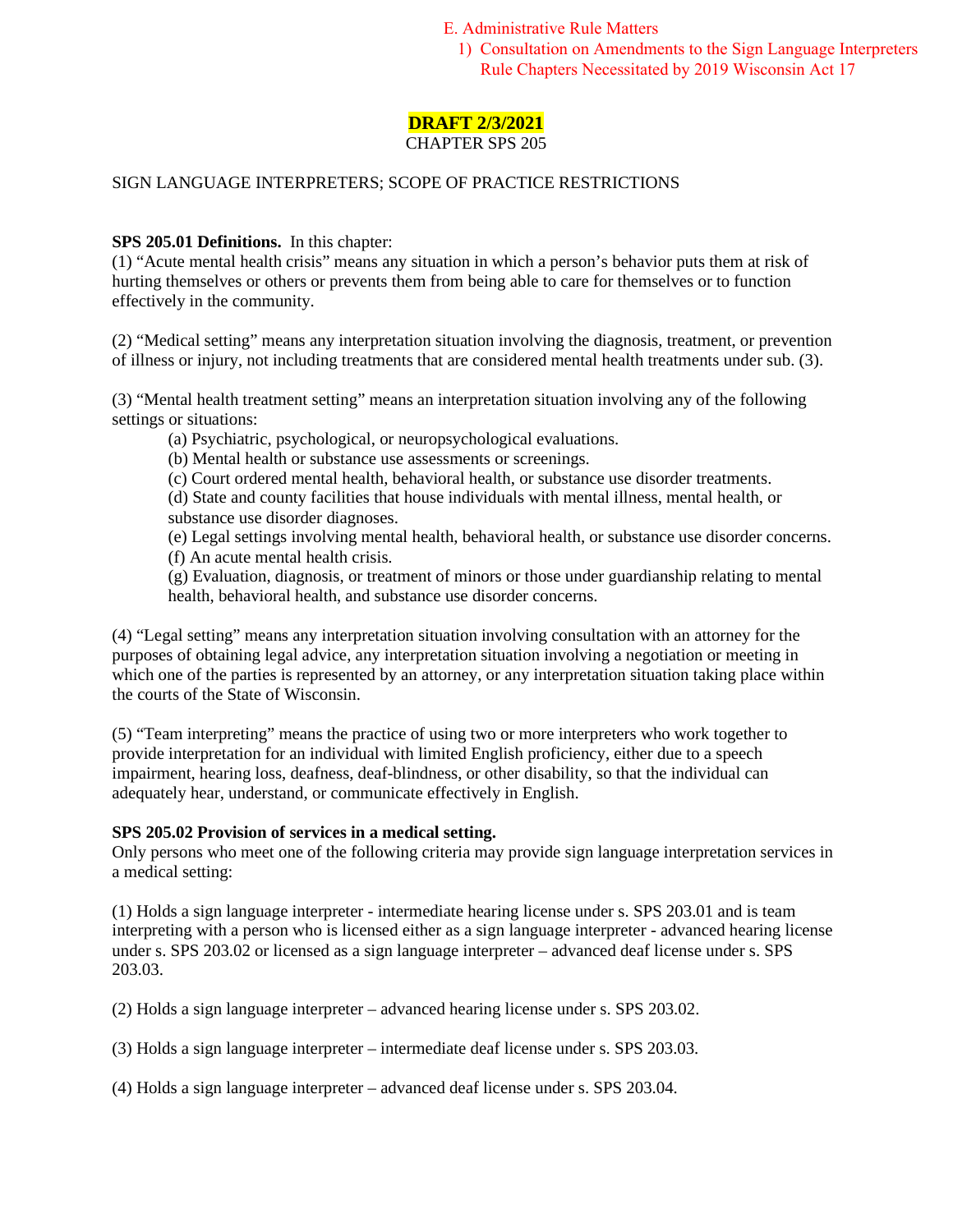# **SPS 205.03 Provision of services in a mental health treatment setting.**

*COMMENT: The requirements are not authorized by statute until September 2023.*

Only persons who meet all the following criteria and are recognized by the department as a Qualified Mental Health Interpreter (QMHI) may provide sign language interpretation services in a mental health treatment setting:

(1) Holds either a sign language interpreter – advanced hearing license under s. SPS 203.02, or a sign language interpreter – advanced deaf license under s. SPS 203.04.

(2) Submits documentation to the department that the individual has completed 40 clock hours in approved training in the **following content areas:** 

*COMMENT: Does the committee want to recommend breaking down how many hours from each? What is approved training? Who offers this training?*

- (a) Professional conduct *COMMENT: Could some of these items combined with (f) Practice Competencies?*
	- 1. Mentoring and supervision skills.
	- 2. Interpreting methods and appropriate use of simultaneous, consecutive, and narrative interpreting.
	- 3. Knowledge of the difference between interpreting and communication assistance or language intervention.
	- *4.* Identifying care providers, identifying mental health disciplines, and familiarity with milieus and settings. *COMMENT: Items appears to fit better under (b) - Could this be moved?*
	- 5. The role of an interpreter as a professional consultant.
	- 6. Professional boundaries.
	- 7. Confidentiality and privilege, including abuse reporting, the duty to warn, and protections specific to Wisconsin statute.
- (b) Mental health knowledge
	- 1. Mental health issues and treatment options in Wisconsin.
	- 2. Specialized vocabulary used in psychiatric settings in both the source and the target languages.
	- 3. Psychopathologies, including knowledge of the names of the major mental illnesses treated in both the target and source languages.
	- 4. Symptomology of major mental illnesses experienced by the patients as presented within the psycholinguistic context of the target language group.
	- 5. Assessment methods and understanding of the impact of interpretation when doing an assessment.
	- 6. Etiology and its impact on mental health, hearing loss, and language.
- (c) Cultural competency
	- 1. Treatment approaches.
	- 2. Impact of cultural influences on assessment and treatment.
	- 3. Inpatient settings and the various staff that will be working in those settings and how interpreting and cultural differences can influence therapeutic relationships in those settings.
	- 4. Outpatient settings, self-help and support groups and the specialized vocabulary used in those groups
	- 5. Influence of interpreting and cultural differences on therapeutic relationships in both inpatient and outpatient settings.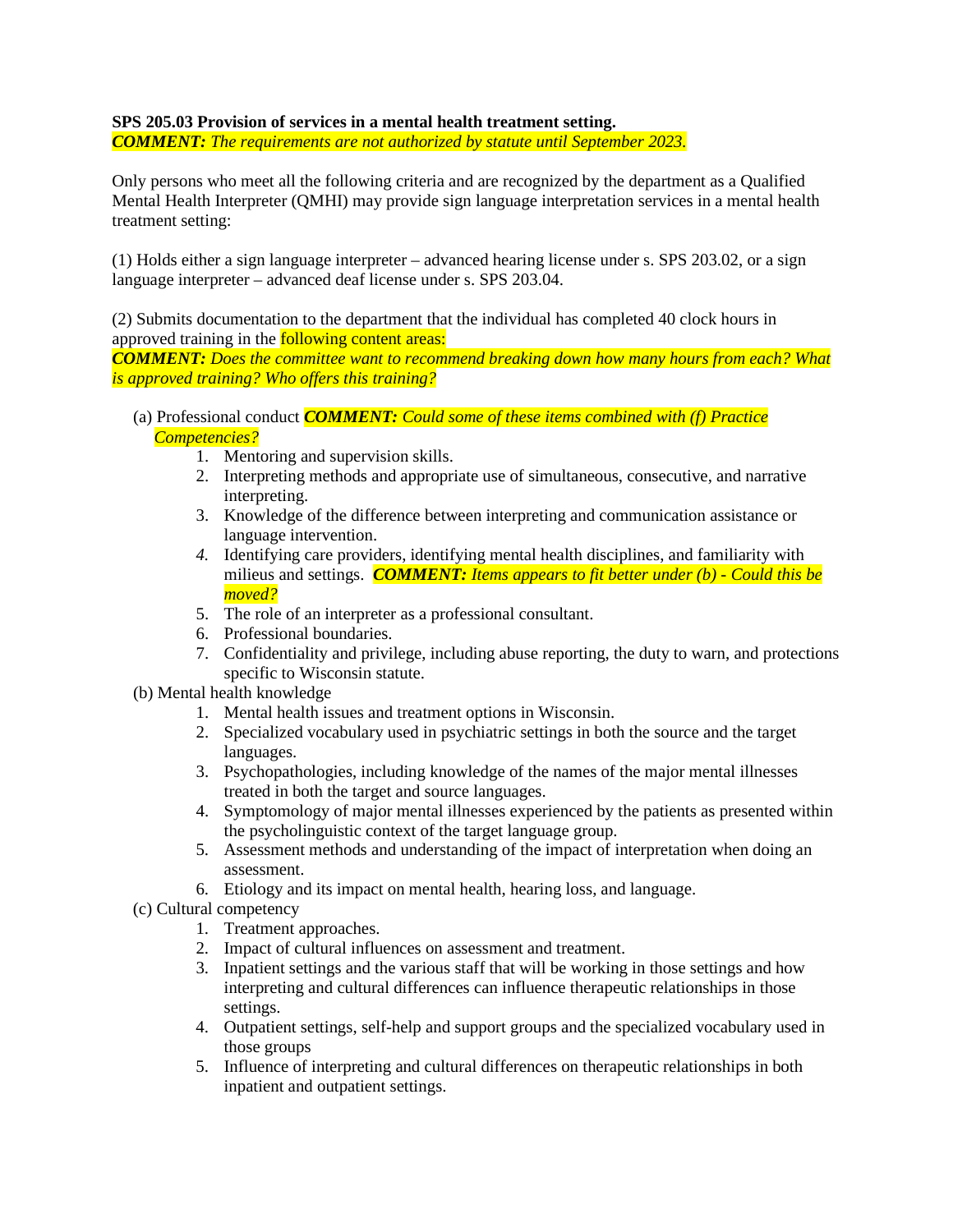- 6. Cultural views of mental illness, mental health, behavioral health, and substance abuse specific to the populations the interpreter works with.
- 7. Constructs of deafness and hearing loss relative to majority/minority cultures and pathological models.
- 8. Sociological impact of cross-cultural mental health service provision and the impact of an interpreter on the therapeutic dyad.
- 9. The impact of stereotypes on mental health service delivery.

(d) Substance use disorders

- 1. Specialized vocabulary used in substance use disorder treatment in both the source and the target languages.
- 2. Substance use disorder theory and issues involving substance use disorder.

(e) Issues involving developmental disability and any additional disabilities and the role culture and language plays in providing services to people with developmental disabilities or additional disabilities.

(f) Practice competencies

- 1. Personal safety issues, including an understanding of at-risk conduct and personal boundaries as it applies to mental health interpreting work and an awareness of deescalation techniques and universal precautions.
- 2. Assessing communication effectiveness
- 3. Matching the interpreting method with the client and the setting.
- 4. The impact of emotionally charged language.
- 5. Unusual or changed word or sign selection.
- 6. Linguistic dysfluency or marked changes in linguistic fluency within a psycholinguistic context.
- 7. Conveying information without alteration, emotional language without escalation, and ambiguous or emotionless language.
- 8. Isolating peculiar features of eccentric or dysfluent language use.
- 9. Reading client case documentation and recording appropriate documentation of linguistic significance.
- 10. Personal mental health issues and maintaining the personal mental health of the interpreter.
- 11. The impact of personal issues on the interpreting process.
- 12. Awareness of countertransference in the interpreter and familiarity with transference to the clinician or to the interpreter.

(3) Submits documentation to the department indicating that the individual has completed a 40 clock hour supervised practicum meeting all the following requirements:

- (a) The practicum site must be primarily clinical in nature.
- (b) The site is approved by the practicum supervisor.
- (c) The work must be direct interpreting and cannot be social in nature.
- (d) The practicum must involve both in-patient and out-patient practice.

(4) Submits documentation to the department indicating that the individual has passed an examination approved by the department on the topics covered in sub. (2) of this section.

## **SPS 205.04 Maintenance of qualified mental health interpreter status.**

An individual recognized as a qualified mental health interpreter by the department must submit documentation indicating completion of one of the following requirements to the department as part of the application for renewal of the individual's sign language interpreter – advanced deaf license issued under s. SPS 203.03 or sign language interpreter – advanced hearing license under s. SPS 203.02: